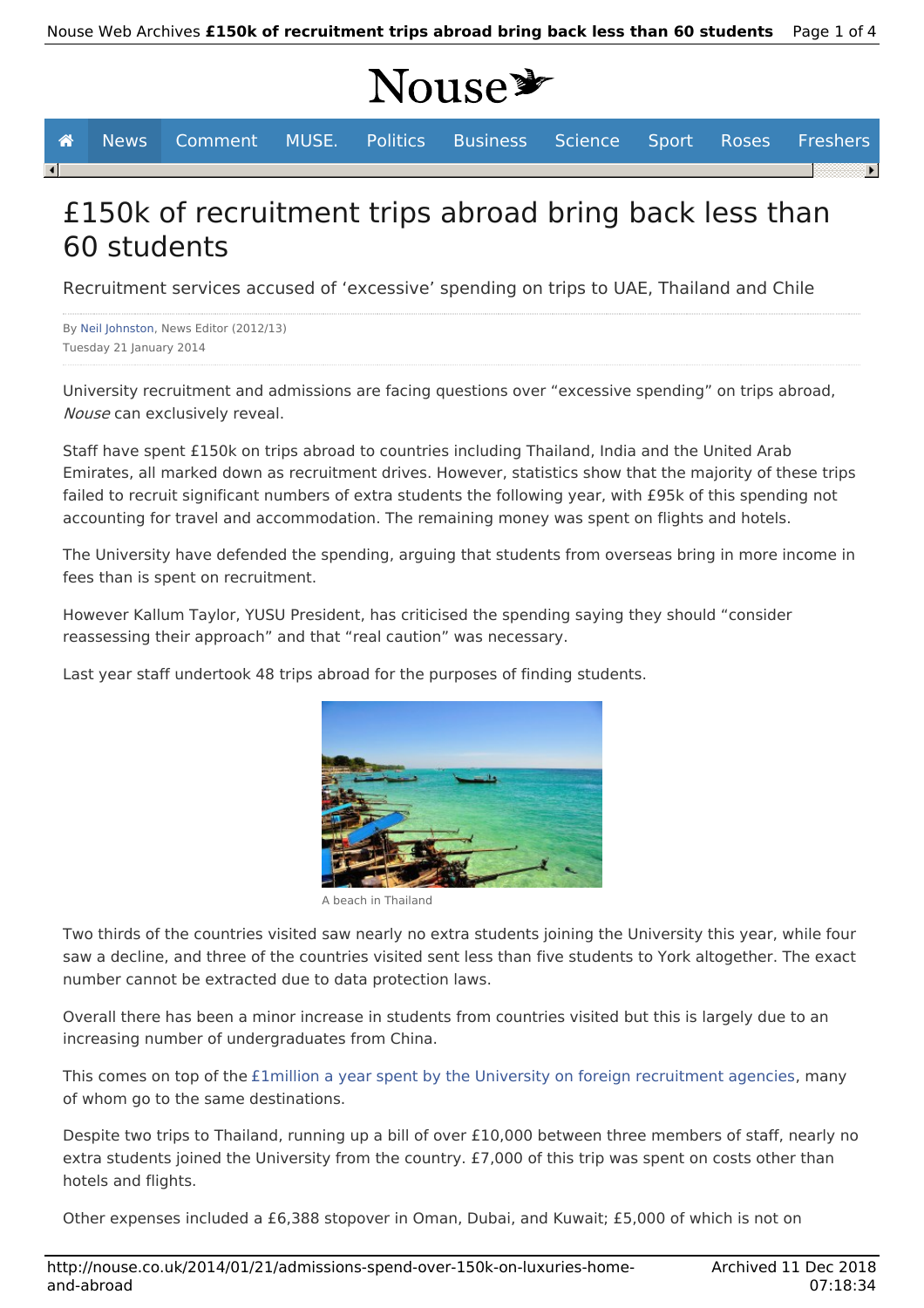#### Nouse Web Archives **£150k of recruitment trips abroad bring back less than 60 students** Page 2 of 4

accommodation or travel.

Taylor commented: "Increasing the University's reputation across all parts of the globe is obviously necessary – most people here agree with that. What most people would question though, given the current climate, is the excessive and unaccounted spending.

"It would be smart for the University to speak to our ISA, and international students generally, to see how they can make their worldwide tours more efficient and appealing to future international students and their families.

"Every pound wasted overseas could have gone towards bursaries and hardship funds here.

"We completely support their efforts to further internationalise our University but they may want to consider reassessing their approach. Our students would love to help them do this constructively."

The University have defended their spending, saying: "There are seven staff in the international recruitment team who regularly travel overseas on behalf of the University to undertake recruitment and market development activity. In addition, staff in academic departments will sometimes join these visits which typically include undertaking specific recruitment activities, discussions with agents, partnership development, government sponsor liaison and other profile-raising activities."

They argued fee income more than paid for these trips, and blamed costs such as "freighting and attendance."

"In the recruitment season of 2012/13, we undertook a total of 36 visits to 31 markets. The average cost of each of these trips was £4,194. Total fee income from non-EU students in this financial year is £40.5 million. The £150k of international visits expenditure constitutes just 0.4 per cent of that figure," a spokesperson said.

They added: "These costs include fees for participation in recruitment fairs, freighting, publicity materials and, in some cases, local advertising. For instance, on a trip to Malaysia in March 2013, the total cost of freighting and attendance at a recruitment fair was £4,344. Similarly, a trip to Canada in September 2012 included the costs of exhibition attendance, freighting and car hire (to undertake visits to schools) amounting to £3,800.

"International market development is often a medium to long-term activity. Return on investment in market development can take a number of years. However any successful business is continuously seeking to develop new markets and maintain profile. It would expose the University to risk to rely on a small number of markets which can be subject to fluctuations beyond our control."

"There is little time for leisure activities in the course of recruitment visits to other countries, even in the evenings or at weekends. Further, our international recruitment staff work closely with our alumni relations team and often have evening meetings or host receptions for alumni who are willing to assist in profile raising for the University and in supporting specific recruitment activities. We do not have a policy of confining staff to their bedrooms when they are off duty."

Despite the assertion that development is a long-term process, the number of students from some countries has not increased by more than five in three years.



# 3 comments

SHA

21 Jan '14 at 1:00 pm

Best campus media investigation in recent terms (genuinely). Staff getting exotic holidays and the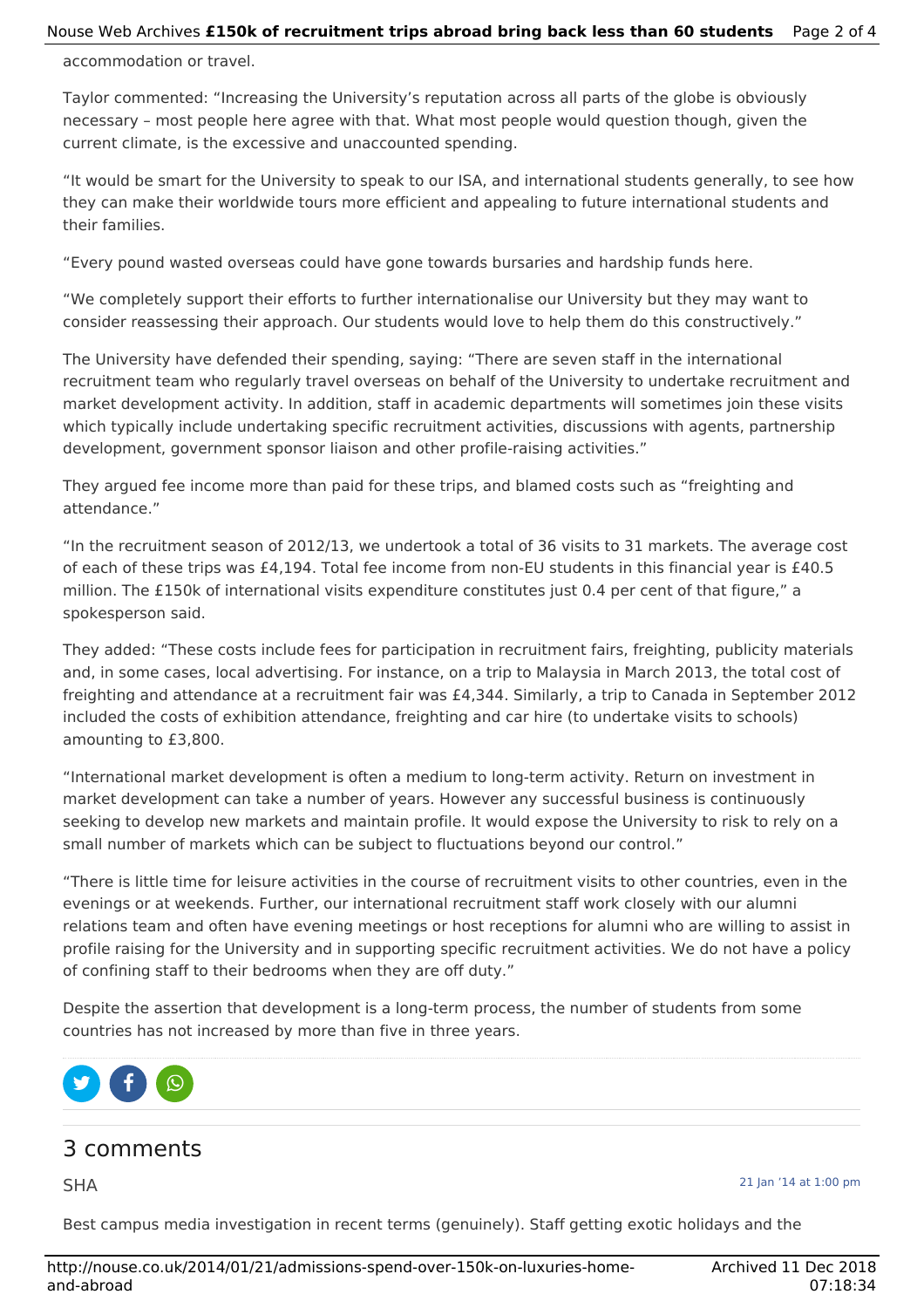#### http://nouse.co.uk/2014/01/21/admissions-spend-over-150k-on-luxuries-homeand-abroad

# Nouse Web Archives **£150k of recruitment trips abroad bring back less than 60 students** Page 3 of 4

university getting no additional students, shameful. Don't suppose there are any jobs going in the recruitment team that I can apply for? Sounds cushy.

|           |           |                                                                                                                                                               |  |  | <b>A</b> Report                                                                                          |
|-----------|-----------|---------------------------------------------------------------------------------------------------------------------------------------------------------------|--|--|----------------------------------------------------------------------------------------------------------|
| Insider   |           |                                                                                                                                                               |  |  | 21 Jan '14 at 2:32 pm                                                                                    |
|           |           | This definitely isn't true. Clearly just an attempt to match Vision's Brian Cantor story! The Student<br>Recruitment and Admissions Dept is great, don't diss |  |  |                                                                                                          |
|           |           |                                                                                                                                                               |  |  | <b>A</b> Report                                                                                          |
| @Insider  |           |                                                                                                                                                               |  |  | 22 Jan '14 at 9:22 pm                                                                                    |
|           |           | any information that contradicts the assertions about outcomes of the trips.                                                                                  |  |  | Which bit "definitely isn't true"? The University appear to have confirmed the expenditure and not given |
|           |           | 0.4% expenditure really doesn't sound excessive though!                                                                                                       |  |  |                                                                                                          |
|           |           |                                                                                                                                                               |  |  | <b>A</b> Report                                                                                          |
| Most Read | Discussed |                                                                                                                                                               |  |  |                                                                                                          |
|           |           | 1. What is the difference between tax evasion and tax avoidance?                                                                                              |  |  |                                                                                                          |
|           |           | 2. Penalty for submitting work up to an hour late halved                                                                                                      |  |  |                                                                                                          |
|           |           | 3. Study reveals spending habits of students                                                                                                                  |  |  |                                                                                                          |
|           |           |                                                                                                                                                               |  |  |                                                                                                          |
|           |           | 4. Academic censorship at Reading University                                                                                                                  |  |  |                                                                                                          |

6. YUSU to hold referendum on policy of supporting second EU referendum

## Write for Nouse News

Get in touch with the editors

Join the Facebook group

## More in News

Penalty for submitting work up to an hour late halved

Massive power cut hits homes and train station

YUSU to hold referendum on policy of supporting second EU referendum

A Viking Theatre for York

Annual Student Housing survey to close soon

Volunteering Week